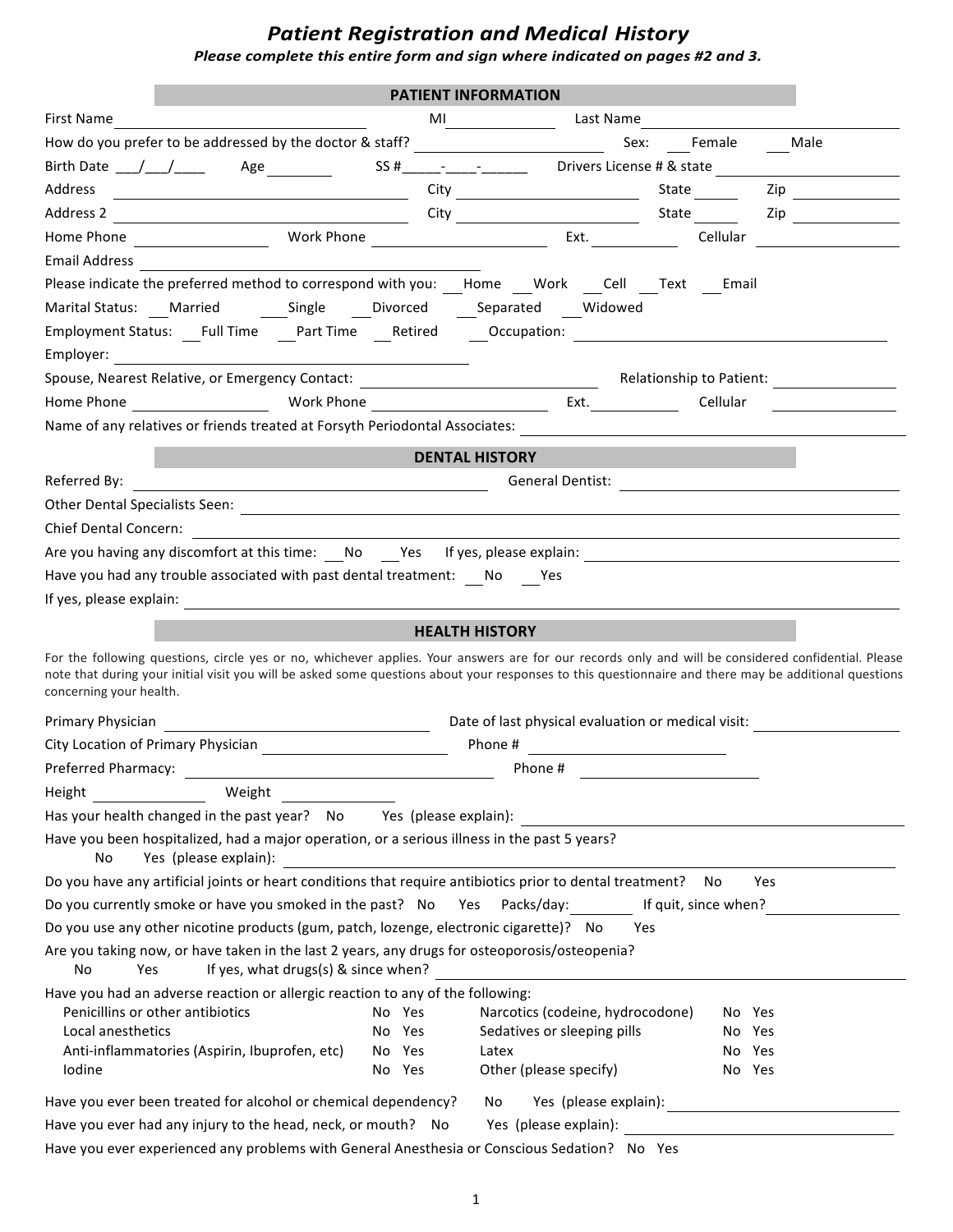| Women: Are you pregnant, think you are pregnant, or nursing? |     |            | No.<br>Yes                                                    |
|--------------------------------------------------------------|-----|------------|---------------------------------------------------------------|
| Do you take birth control pills?                             |     |            | No.<br>Yes                                                    |
| Have you reached menopause?                                  |     |            | No<br>Yes                                                     |
| Have you ever been treated for any of the following:         |     |            |                                                               |
| Damaged heart valves                                         | No  | <b>Yes</b> | Asthma<br>No<br>Yes                                           |
| Artificial heart valves                                      | No  | <b>Yes</b> | Emphysema, Bronchitis, COPD<br>No<br>Yes                      |
| Heart murmur                                                 | No  | Yes        | Infectious Disease (HIV, Hepatitis, MRSA, etc.)<br>Yes<br>No. |
| Rheumatic heart disease                                      | No. | <b>Yes</b> | Epilepsy/seizures<br>No.<br>Yes                               |
| Congenital heart problems                                    | No  | <b>Yes</b> | Autoimmune disease<br>No<br>Yes                               |
| Heart attack                                                 | No  | <b>Yes</b> | Stomach ulcers or acid reflux<br>No<br>Yes                    |
| Heart surgery                                                | No  | <b>Yes</b> | Cancer, tumor, growth<br>No<br>Yes                            |
| Angina (chest pain)                                          | No  | <b>Yes</b> | Depression, anxiety, mental health problems<br>No<br>Yes      |
| High blood pressure                                          | No  | <b>Yes</b> | Blood disorder (anemia, abnormal bleeding)<br>No<br>Yes       |
| Heart stents                                                 | No  | Yes        | Sinus problems<br>No<br>Yes                                   |
| Implanted pacemaker                                          | No  | <b>Yes</b> | Liver disease<br>No<br>Yes                                    |
| Implanted defibrillator                                      | No  | <b>Yes</b> | Kidney problems<br>No<br>Yes                                  |
| Stroke/TIA                                                   | No  | Yes        | Immune system problems<br>Yes<br>No                           |
| <b>Diabetes</b>                                              | No  | Yes        | Vision problems or glaucoma<br>No<br>Yes                      |
| If diabetic: How often is bloodwork done?                    |     |            |                                                               |
| What was your last $A_1C$ ?                                  |     |            |                                                               |

Please list any prescription, non-prescription, or herbal medications you currently take or have taken regularly in the past 5 years:

| <b>Medication</b> | Dosage/Frequency | <b>Currently Taking (Y or N):</b> |
|-------------------|------------------|-----------------------------------|
|                   |                  |                                   |
|                   |                  |                                   |
|                   |                  |                                   |
|                   |                  |                                   |
|                   |                  |                                   |
|                   |                  |                                   |
|                   |                  |                                   |
|                   |                  |                                   |
|                   |                  |                                   |
|                   |                  |                                   |
|                   |                  |                                   |
|                   |                  |                                   |
|                   |                  |                                   |
|                   |                  |                                   |

Have you ever been treated for any medical problem not listed above?

No Yes (please explain):

I certify that I have read and understand the above. I acknowledge that my questions, if any, about the inquiries set forth above have been answered to my satisfaction. I also understand it is important to report any changes in my medical or dental status to the dentist at the earliest possible time, and I agree to do so. I will not hold my dentist or any other member of the staff responsible for any errors or omissions that I may have made in the completion of this form.

**Signature of Patient/Responsible Party Date Date Signature of reviewing doctor Date** 

Dental Management Considerations (For completion by dentist or staff only):